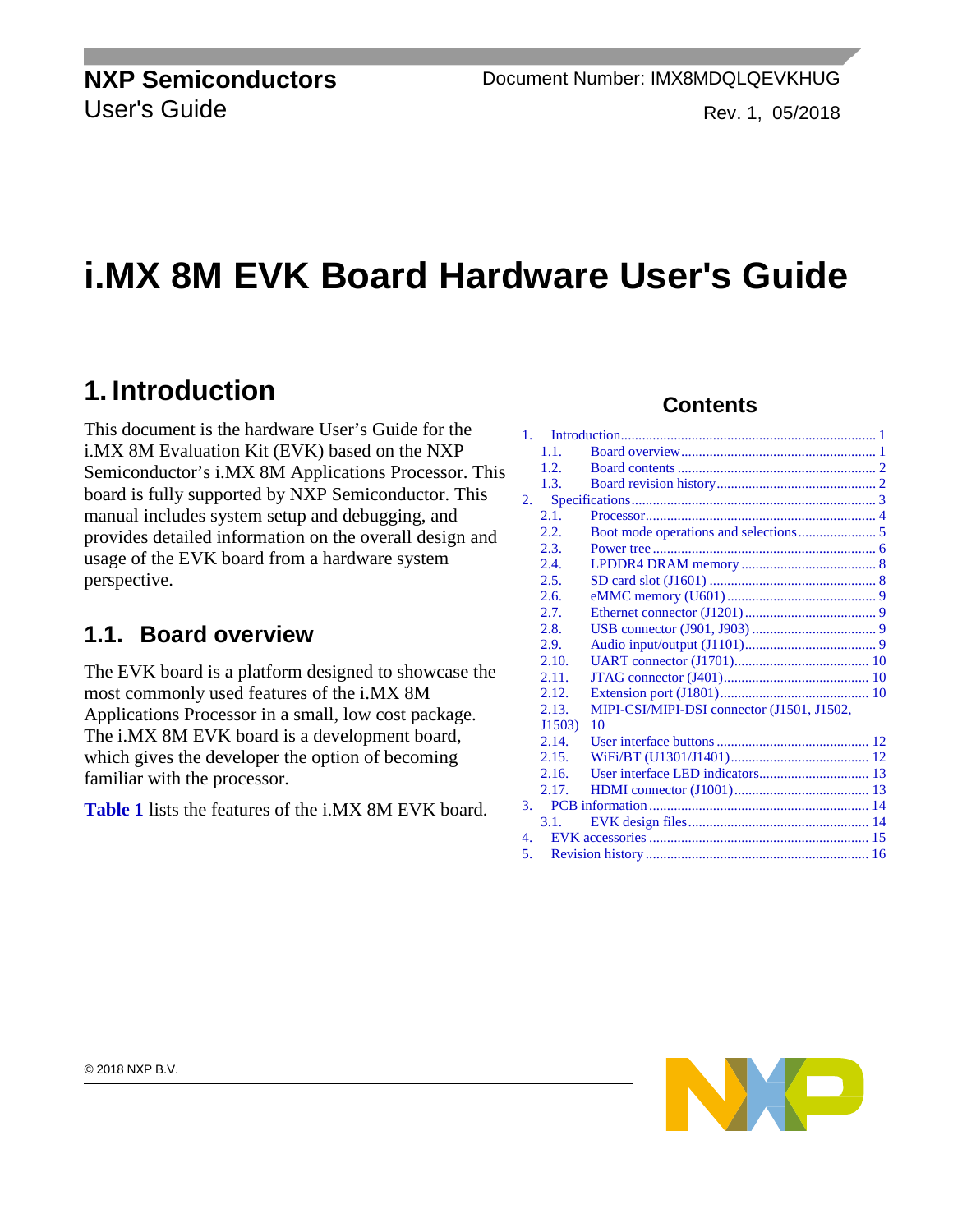<span id="page-1-0"></span>

| <b>Processor</b>         | <b>NXP Applications Processor</b>                       | MIMX8MQ6DVAJZAA          |  |  |
|--------------------------|---------------------------------------------------------|--------------------------|--|--|
| <b>DRAM</b> memory       | Micron 3 GB LPDDR4                                      | MT53B768M32D4NQ-062 WT:B |  |  |
| <b>Mass storage</b>      | Micron 16 GB eMMC5.0                                    | MTFC16GAKAECN-2M WT      |  |  |
|                          | Micron 32 MB QSPI NOR                                   | MT25QL256ABA1EW9         |  |  |
|                          | MicroSD card connector                                  | SD3.0 supported          |  |  |
| <b>Power</b>             | NXP PMIC PF4210 + Discrete DCDC/LDO                     |                          |  |  |
|                          | HDMI 2.0a Connector                                     |                          |  |  |
| <b>Display interface</b> | DSI interface (Mini-SAS connector)                      |                          |  |  |
| <b>Ethernet</b>          | GB Ethernet with RJ45 connector                         |                          |  |  |
| <b>USB</b>               | x1 USB (2.0/3.0) Type-C connector                       |                          |  |  |
|                          | x1 USB (2.0/3.0) host connector                         |                          |  |  |
| <b>Audio connectors</b>  | 3.5 mm Stereo Headphone output                          |                          |  |  |
|                          | JTAG (10-PIN header)                                    |                          |  |  |
| <b>Debug connectors</b>  | MicroUSB for UART debug                                 |                          |  |  |
| Camera                   | CSI interface (Mini-SAS connector)                      |                          |  |  |
| WiFi/Bluetooth           | x1 on board WiFi/BT module                              |                          |  |  |
|                          | x1 M.2 slot (KEY-E type)                                |                          |  |  |
| <b>Buttons</b>           | ONOFF, RESET                                            |                          |  |  |
| <b>LED Indicators</b>    | Power status, UART                                      |                          |  |  |
| <b>Expansion Port</b>    | FPC connector (SAI ports)                               |                          |  |  |
| <b>PCB</b>               | 3.937-inch x 3.937-inch (10 cm x 10 cm), 10-layer board |                          |  |  |

#### **Table 1. Board features**

#### <span id="page-1-1"></span>**1.2. Board contents**

The i.MX 8M EVK contains the following items:

- i.MX 8M EVK board
- USB Cable (x1 Standard USB TYPE-A to MicroUSB TYPE-B connector; x1 Standard USB TYPE-A to USB TYPE-C connector)
- 12V/5.0A Power Supply
- Quick Start Guide

#### <span id="page-1-2"></span>**1.3. Board revision history**

- Rev A0/A1
- Rev B1/B2
- Rev B3
- Rev B4

The board assembly version will be printed on a label, usually attached to the bottom side. The assembly version will be the letter designation following the schematic revision: 700-29615 REV \_.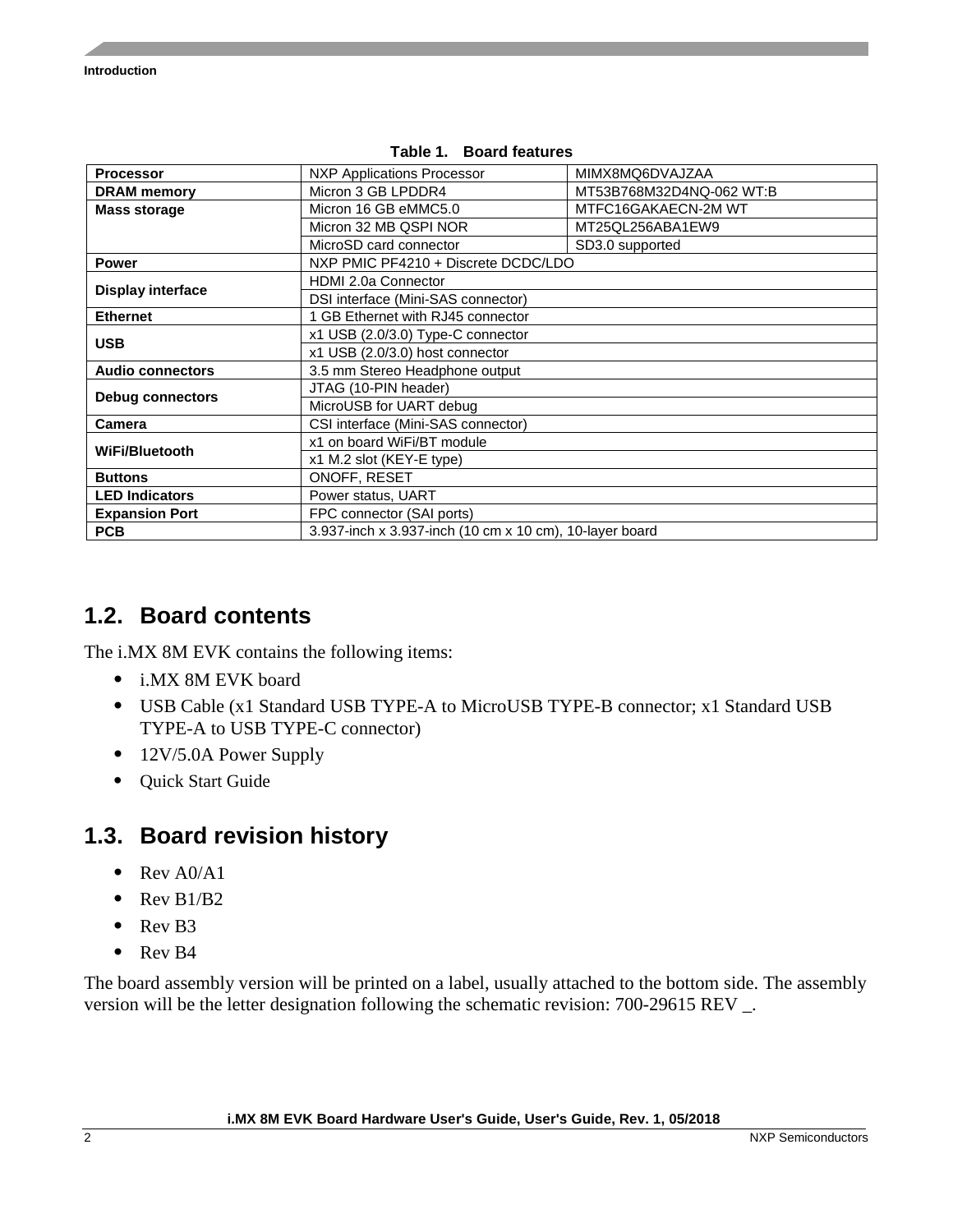# <span id="page-2-0"></span>**2. Specifications**

This section provides the detailed information about the electrical design and practical considerations that go into the EVK board. **[Figure 1](#page-2-1)** describes each block in the high-level block diagram of the EVK board.



**Figure 1. MCIMX8M-EVK block diagram**

<span id="page-2-1"></span>**[Figure 2](#page-3-1)** shows the overview of the i.MX 8M EVK board.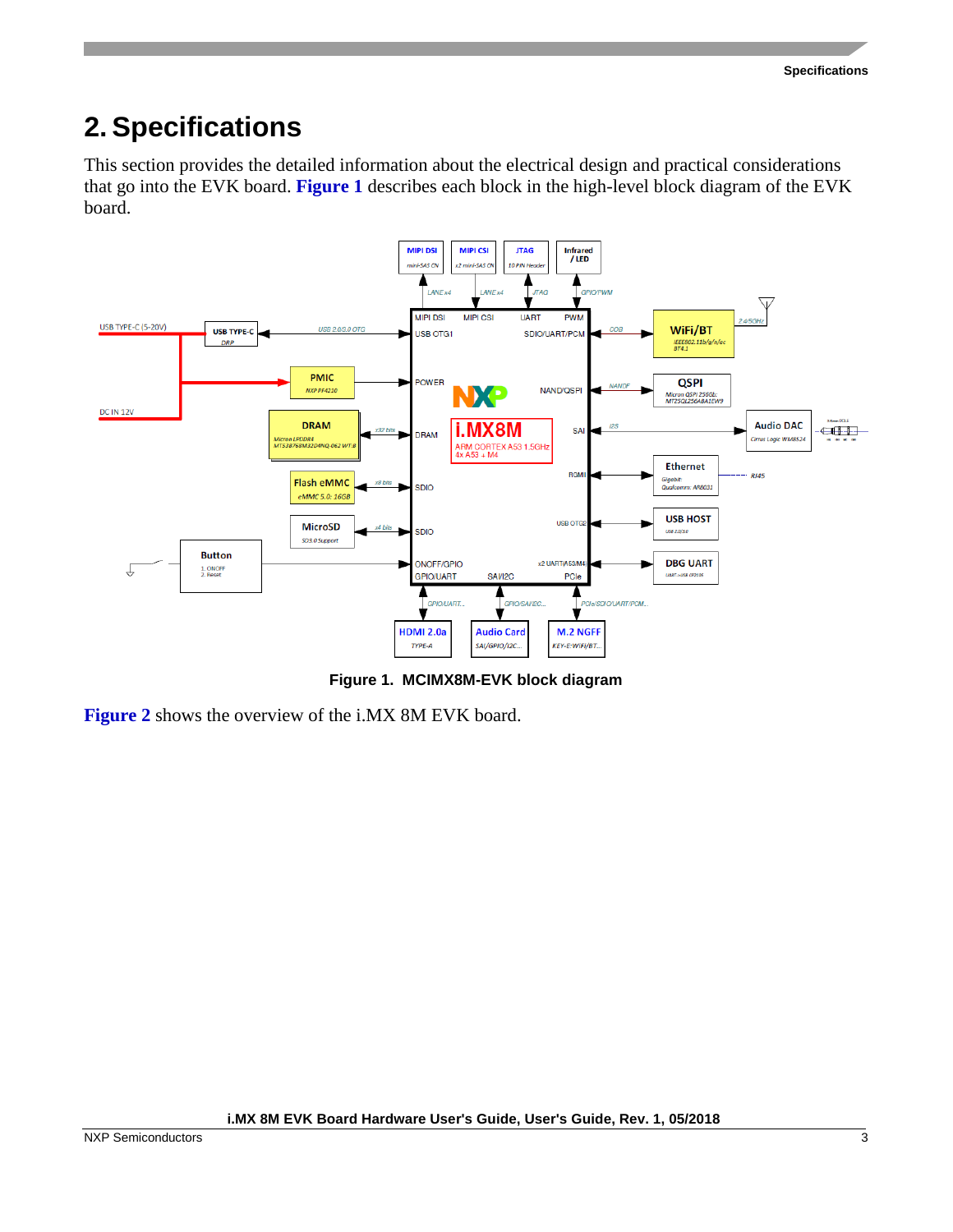**Specifications**



**Figure 2. i.MX 8M EVK board overview**

#### <span id="page-3-1"></span><span id="page-3-0"></span>**2.1. Processor**

The i.MX 8M processors represent NXP Semiconductor's latest achievement in integrated multimediafocused products offering high performance processing with a high degree of functional integration, targeted towards the growing market of connected devices. The i.MX 8M processor features NXP's advanced implementation of the Quad Arm Cortex®-A53+ Arm Cortex-M4 core, which operates at speeds up to 1.5 GHz. i.MX 8M includes integrated power management module that reduces the complexity of external power supply and simplifies the power sequencing. Each processor provides a 32-bit LVDDR3L/DDR4/LPDDR4 memory interface and other interfaces for connecting peripherals, such as HDMI, LCD, WLAN, Bluetooth™, GPS and camera sensors.

For more detailed information about the processor, please refer to the datasheet and reference manual on [www.nxp.com/i.MX8M.](https://www.nxp.com/products/processors-and-microcontrollers/applications-processors/i.mx-applications-processors/i.mx-8-processors/i.mx-8m-family-armcortex-a53-cortex-m4-audio-voice-video:i.MX8M)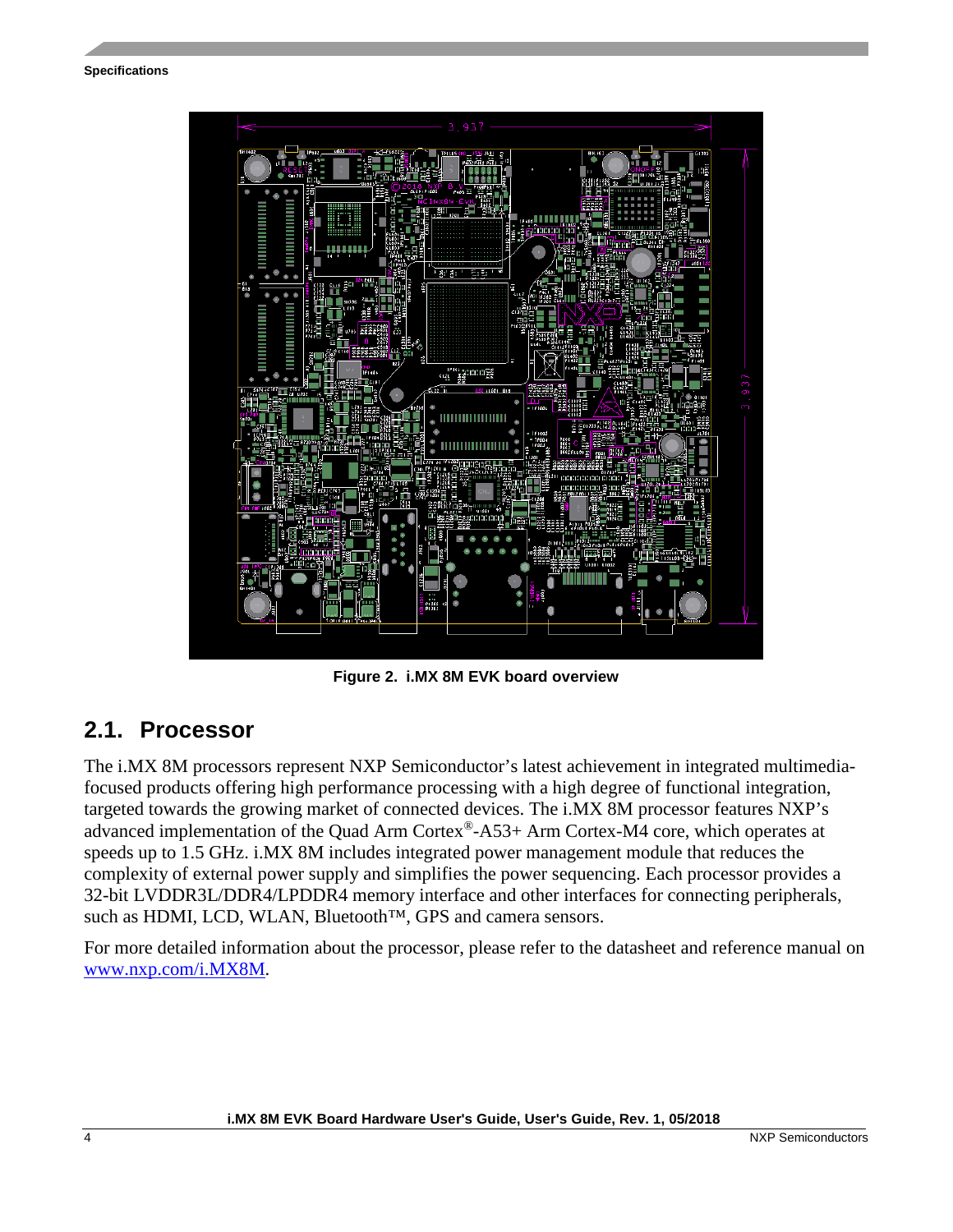#### <span id="page-4-0"></span>**2.2. Boot mode operations and selections**

The i.MX 8M Applications Processor can be the boot configuration selected on SW802 or by the boot configuration stored on internal eFUSE. Alternatively, the i.MX 8M can download a program image from a USB connection when configured in serial downloader mode. The method used to determine where the processor finds its boot information is from two dedicated BOOT MODE pins. **[Table 2](#page-4-1)** shows the values used in the two methods.



**Figure 3. Boot mode selection using SW802**

| Table 2. Boot mode pin settings |  |  |  |  |
|---------------------------------|--|--|--|--|
|---------------------------------|--|--|--|--|

<span id="page-4-1"></span>

| <b>BOOT_MODE1</b> | <b>BOOT MODE 0</b> | <b>Boot source</b> |
|-------------------|--------------------|--------------------|
|                   |                    | Boot from fuses    |
|                   |                    | Serial downloader  |
|                   |                    | Internal boot      |
|                   |                    | Reserved           |

It is important for the developer to remember that these two pins are tied to the BOOT modules, therefore, on i.MX 8M EVK board, use a dual-switch (SW802) to select the input voltage of these two pins, 0 or 3.3 V. If the developer wants to boot the program Image from the Fuses Mode, the position of the switch 1 and 2 must be set to OFF, it is the same principle to choose the Serial Downloader Module or Internal Boot Module to load bootable code into the processor.

If the method of determining the bootable source code is selected to be from the hardware, then the developer must set the switch S802:MODE0 to OFF, MODE1 to ON, and the four i.MX 8M pins must be set on the EVK board as **[Table 3](#page-4-2)** and **[Figure 4](#page-5-1)**.

<span id="page-4-2"></span>

| <b>BOOT configuration</b> | <b>SW801</b> |
|---------------------------|--------------|
| Boot from EMMC            | 0010         |
| Boot from SD2             | 1100         |

#### **Table 3. Boot mode setting**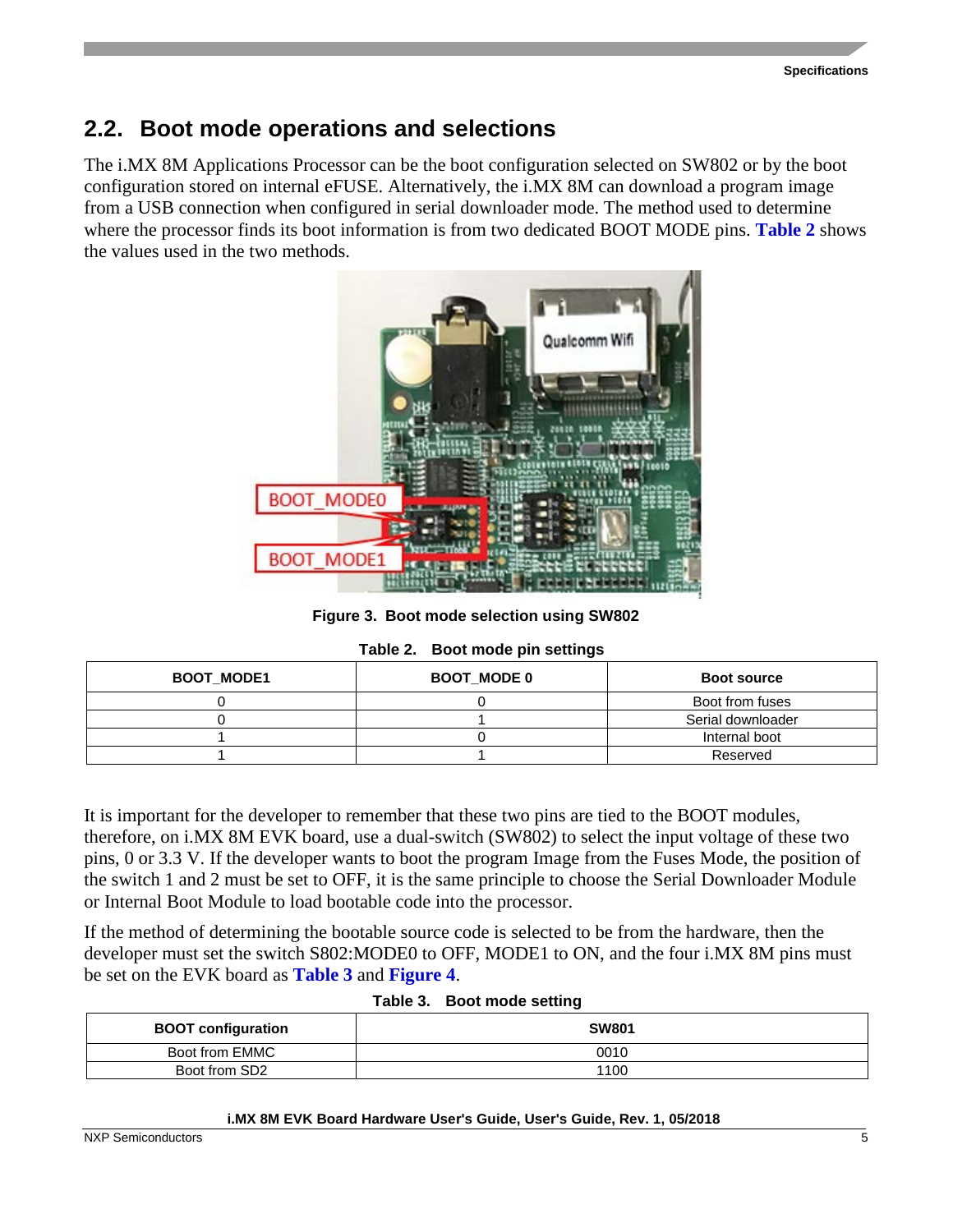#### **Specifications**



**Figure 4. Boot mode setting using SW801**

<span id="page-5-1"></span>On the i.MX 8M EVK board, the default boot mode is from eMMC device. There is one SD connector on the board. The board will check the eMMC connector first and then the SD connector. If you put the boot card into SD connector, and set the boot configuration as "BOOT from SD2", the board will boot from the SD by default.

#### **NOTE**

For more information about the boot module, such as the meaning of every bit of the Boot Switch, please refer to i.MX 8M Reference Manual on [www.nxp.com/i.MX8M.](https://www.nxp.com/products/processors-and-microcontrollers/applications-processors/i.mx-applications-processors/i.mx-8-processors/i.mx-8m-family-armcortex-a53-cortex-m4-audio-voice-video:i.MX8M)

#### <span id="page-5-0"></span>**2.3. Power tree**

There is a +12 V external wall power supply that needs to be connected to the i.MX 8M EVK board at connector J902. The other powers from internal adapters, on the EVK board, use discrete device to power the system. **[Figure 5](#page-6-0)** shows the power tree.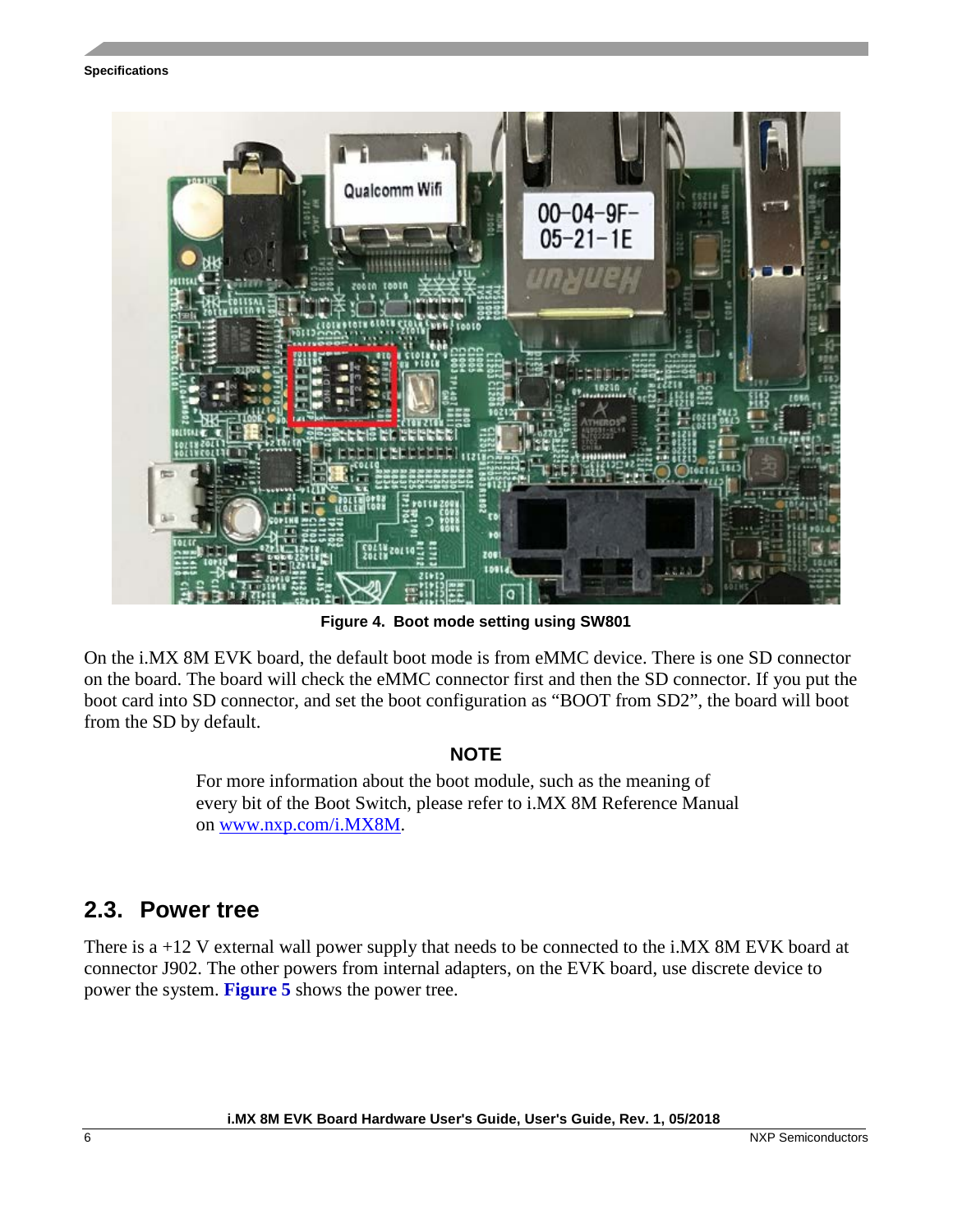#### **Specifications**



**Figure 5. Power tree diagram**

<span id="page-6-0"></span>In **[Figure 5](#page-6-0)**, the developer can get all the voltage supply rails used on the EVK board. When some modules are not working, the developer needs to test whether the voltage of this module is correct. **Table 4** lists the power rails on the board.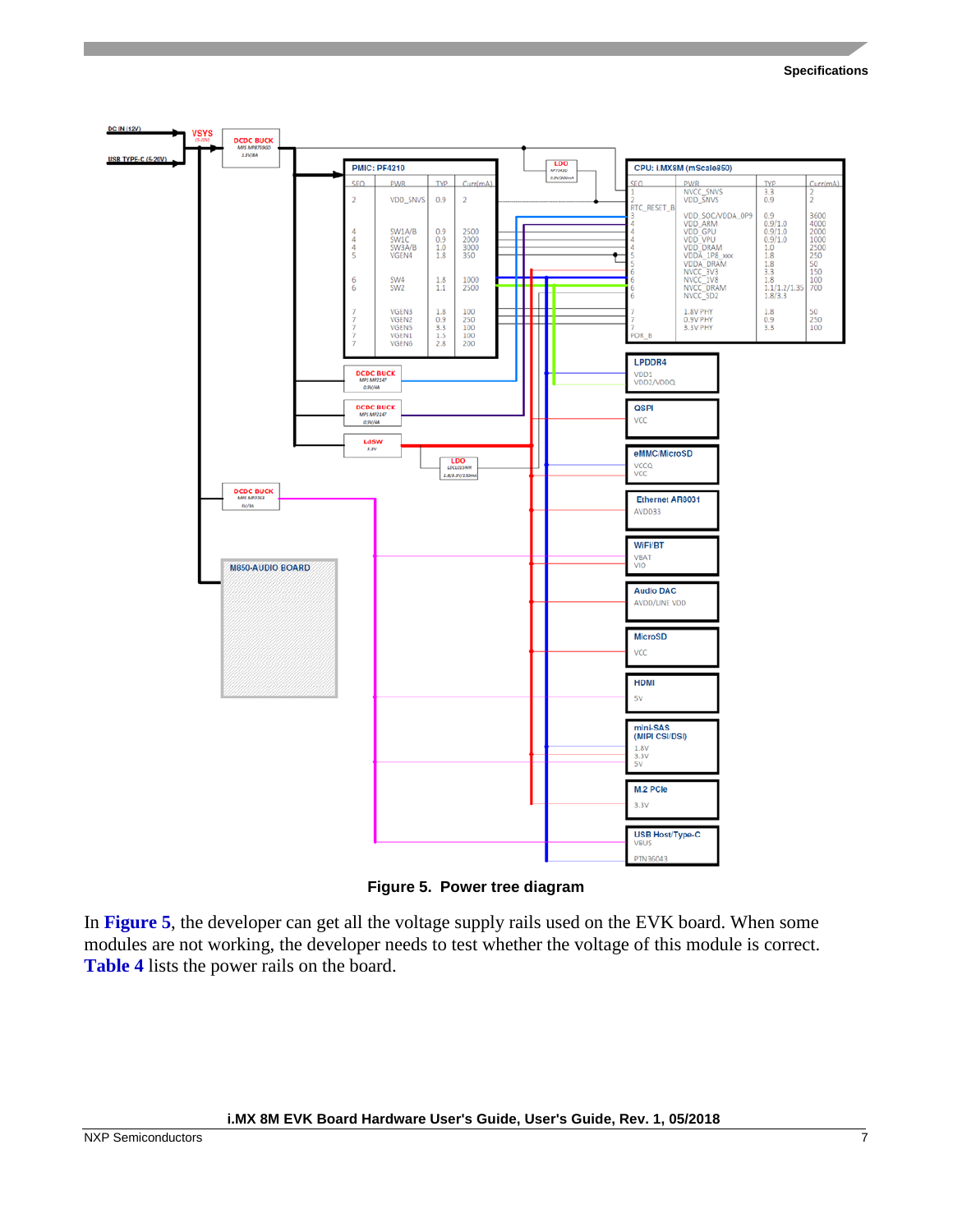<span id="page-7-2"></span>

|                | i.MX8MQ          | <b>SRC TYPE</b>    | Value        |  |
|----------------|------------------|--------------------|--------------|--|
| <b>SEQ</b>     | <b>PWR</b> rail  |                    |              |  |
| 1              | NVCC_SNVS        | <b>DC/DC BUCK</b>  | 3.3          |  |
| $\overline{c}$ | VDD_SNVS         | LDO                | 0.9          |  |
| 3              | VDD_SOC/VDDA_0P9 | <b>DC/DC BUCK</b>  | 0.9          |  |
| 4              | VDD_ARM          | DC/DC BUCK         | 0.9/1.0      |  |
| 4              | VDD_GPU          | <b>PMIC PF4210</b> | 0.9/1.0      |  |
| 4              | <b>VDD VPU</b>   | <b>PMIC PF4210</b> | 0.9/1.0      |  |
| 4              | VDD_DRAM         | <b>PMIC PF4210</b> | 1.0          |  |
| 5              | VDDA_1P8_xxx     | <b>PMIC PF4210</b> | 1.8          |  |
| 5              | VDDA_DRAM        | <b>PMIC PF4210</b> | 1.8          |  |
| 6              | NVCC_3V3         | <b>DC/DC BUCK</b>  | 3.3          |  |
| 6              | NVCC_1V8         | <b>PMIC PF4210</b> | 1.8          |  |
| 6              | NVCC_DRAM        | <b>PMIC PF4210</b> | 1.1/1.2/1.35 |  |
| 7              | NVCC_SD2         | <b>LDO</b>         | 1.8/3.3      |  |
| 8              | 1.8 V PHY        | <b>PMIC PF4210</b> | 1.8          |  |
| 8              | $0.9 V$ PHY      | <b>PMIC PF4210</b> | 0.9          |  |
| 8              | 3.3 V PHY        | <b>PMIC PF4210</b> | 3.3          |  |

**Table 4. Power rails**

#### **NOTE**

If an alternate power supply is used (not the original power supply), it should be no more than 20 V; otherwise the board will not work.

#### <span id="page-7-0"></span>**2.4. LPDDR4 DRAM memory**

The i.MX 8M EVK board has one **768 Meg**  $\times$  **32 (4 channels**  $\times$  **16 I/O)** LPDDR4 SDRAM chip (MT53B768M32D4NQ-062 WT:B) for a total of 3 GB RAM memory.

In the physical layout, the LPDDR4 chip is placed on the TOP side, the data traces are not necessarily connected to the LPDDR4 chips in sequential order, but for ease of routing, are connected as best determined by the layout and other critical traces.

The DRAM VREF can be created by a simple voltage divider using 1.5 K Ohm 1% resistors and 0.1  $\mu$ F capacitors for stability. The relatively smaller-value resistors provide enough current to maintain a steady mid‐point voltage. The calibration resistors used by the LPDDR4 chips and processor are 240 Ohm 1% resistors.

### <span id="page-7-1"></span>**2.5. SD card slot (J1601)**

There is one MicroSD card connectors (J1601) on the i.MX 8M EVK board. J1601 on the i.MX 8M EVK board is the TF slot for SD2 interface. By default, this MicroSD connector supports one 4-bit SD3.0 card or MMC card.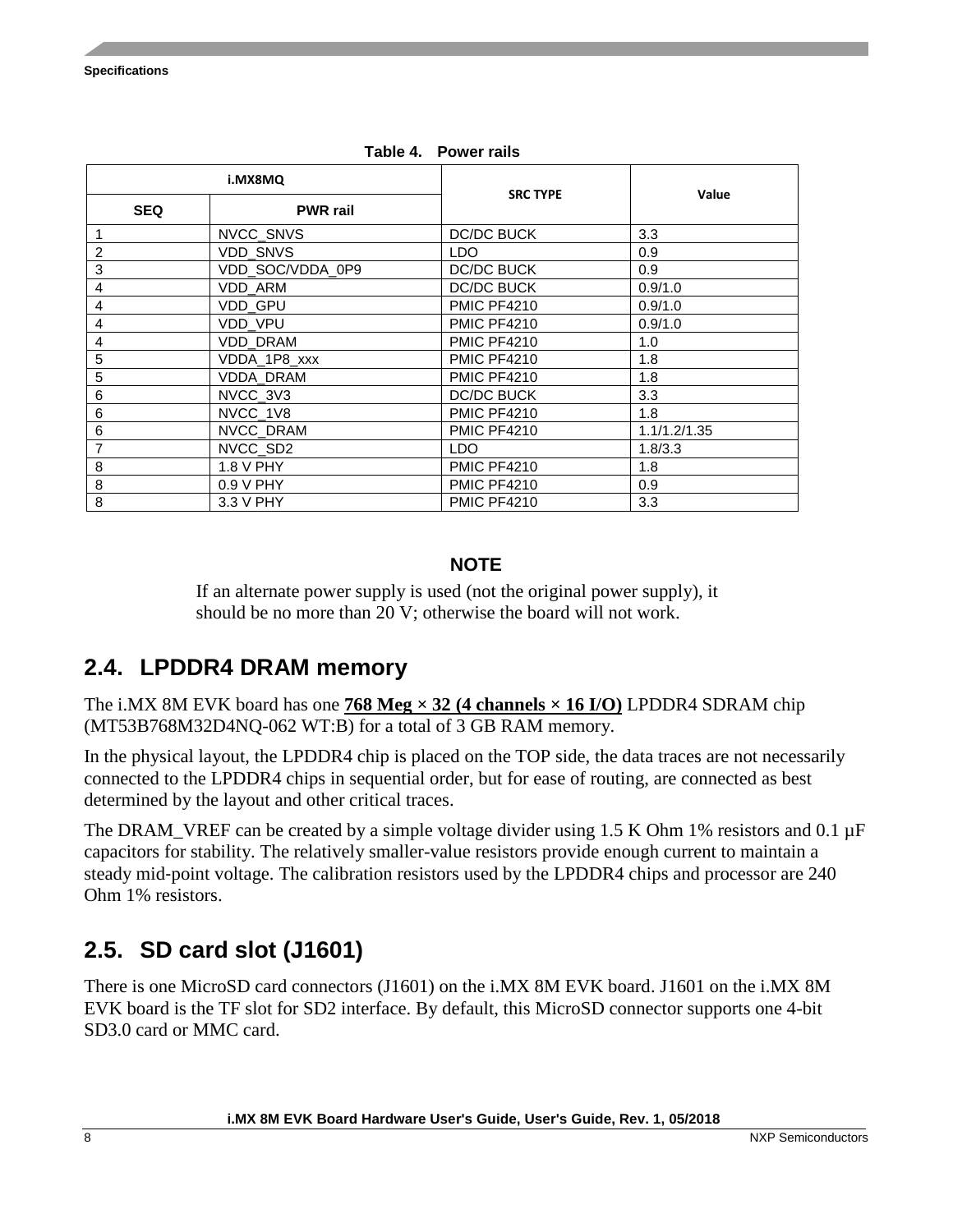### <span id="page-8-0"></span>**2.6. eMMC memory (U601)**

The eMMC interface is connected to uSDHC1 of i.MX 8M. It can support eMMC 5.0, eMMC and hinge type. MicroSD socket are co-layout, and the eMMC device is populated by default on the EVK board. To boot from eMMC, you need to change the Boot-mode switch (SW801) settings as shown in **[Table 3](#page-4-2)**.

### <span id="page-8-1"></span>**2.7. Ethernet connector (J1201)**

There is one gigabit Ethernet module on the i.MX 8M processor. The developer can use the ENET connector to send/receive the ENET signals. The Ethernet subsystem of the i.MX 8M EVK board is provided by the Qualcomm AR8031 Ethernet Transceiver (U1201). The Ethernet Transceiver (or PHY) receives standard RGMII Ethernet signals from the MAC-NET core of the i.MX 8M Applications Processor. The processor takes care of all Ethernet protocols at the MAC layer and above. The PHY is only responsible for the Link Layer formatting. The PHY receives the clock signal from the ENET\_TXC pin of i.MX 8M processor.

### <span id="page-8-2"></span>**2.8. USB connector (J901, J903)**

The i.MX 8M Applications Processors contain two USB 2.0/3.0 OTG controllers, with two integrated USB PHY. On the EVK board, one is used for USB host port and the other for the USB TYPE-C port.

### <span id="page-8-3"></span>**2.9. Audio input/output (J1101)**

The main Audio DAC used on the EVK board is CIRRUS LOGIC Low Power, high quality Stereo DAC, WM8524. The digital interface between i.MX 8M and WM8524 includes three signals: SYNC\_CLK, BCLK, and DACDAT. The i.MX 8M also provides the MCLK to WM8960.

i.MX 8M EVK includes one headphone interface (J1101). J1101 is a 3.5 mm 4-pole (or TRRS) phone jack.

#### **CAUTION**

The Stereo audio jack is designed to be connected with active speaker. If you want to connect it with a headphone, please make sure that the headphone has volume control functionality and set the headphone's volume properly before wearing it. Please do not plug in the non-volumecontrol headphone directly. The audio output volume may be too loud for non-volume-control headphone and may harm your hearing.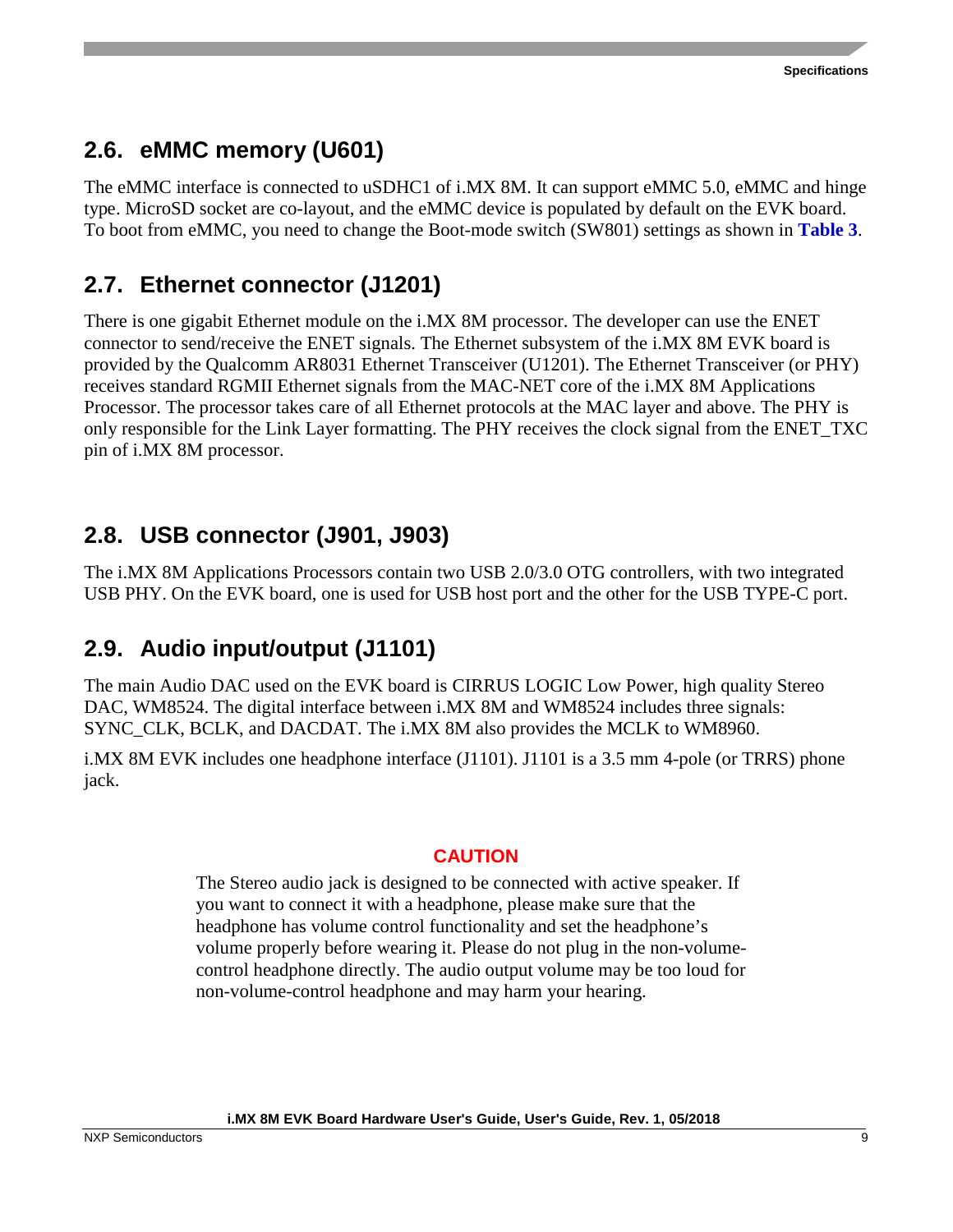### <span id="page-9-0"></span>**2.10. UART connector (J1701)**

The i.MX 8M Applications Processor has four independent UART Ports (UART1 – UART4). Usually the developer can use a DB9 connector and a level shifter such as MAX3232 to complete the UART debug circuit. Nowadays, many computers may not have a RS-232 DB9 connector, so on the EVK board, SILICON LABS's CP2105, there is a USB to Serial UART IC to convert the UART signal to the USB signal. Note that you need to make sure the CP2105 VCP Driver has been installed on your computer for proper operation. If not, you may download it from SILICON LABS' website and install:

<https://www.silabs.com/products/development-tools/software/usb-to-uart-bridge-vcp-drivers>

On the EVK board, UART1\_TXD & UART1\_RXD are used to output serial debugging information for A53-core. UART2\_TXD & UART2\_RXD are used to output serial debugging information for M4-core. No RTS or CTS signals are sent from the Processor to the Debug connector as these signals are ignored by most applications. The required terminal settings to receive debug information during the boot cycle are as shown in **[Table 5](#page-9-4)**.

<span id="page-9-4"></span>

| Data Rate | 115,200 Baud |  |  |
|-----------|--------------|--|--|
| Data bits |              |  |  |
| Parity    | None         |  |  |
| Stop bits |              |  |  |

### <span id="page-9-1"></span>**2.11. JTAG connector (J401)**

The i.MX 8M Applications Processor accepts five JATG signals from an attached debugging device on dedicated pins. A sixth pin on the processor accepts a board HW configuration input, specific to the EVK board only. The five JTAG signals used by the processor are:

- JTAG TCK TAP Clock
- JTAG TMS TAP Machine State
- JTAG\_TDI TAP Data In
- JTAG\_TDO TAP Data Out
- JTAG\_nTRST TAP Reset Request (Active Low)

### <span id="page-9-2"></span>**2.12. Extension port (J1801)**

One Expansion port (J1801) is provided on the EVK board to generate audio card connector, and the developer can use the processor to perform audio features development.

### <span id="page-9-3"></span>**2.13. MIPI-CSI/MIPI-DSI connector (J1501, J1502, J1503)**

The i.MX 8M processor supports dual MIPI-CSI and single MIPI-DSI. The connectors are designed to support camera and LCD. The connectors are as shown in **[Figure 6](#page-10-0)**.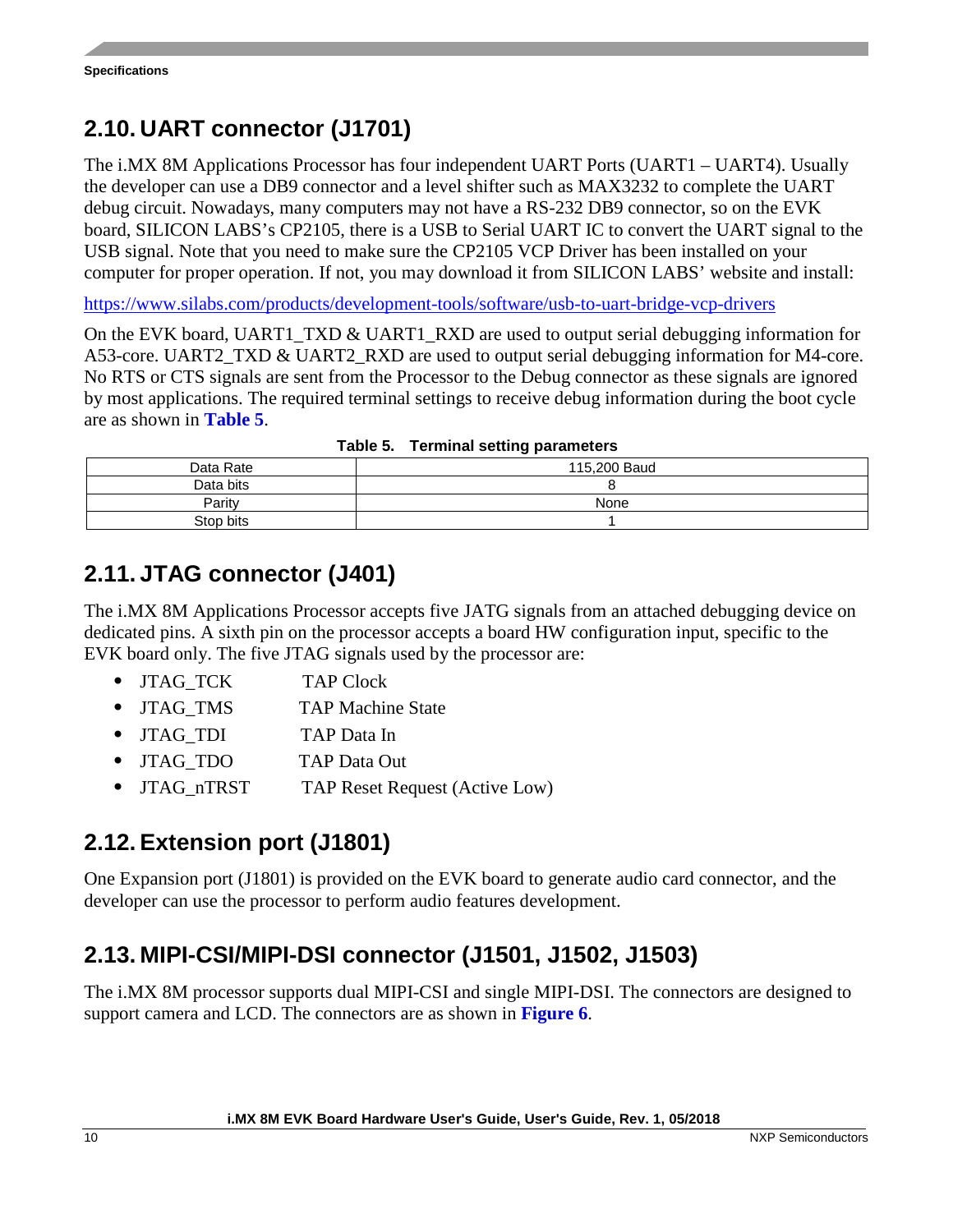

**Figure 6. MIPI-DSI/CSI connector**

#### **NOTE**

<span id="page-10-0"></span>The dual MIPI-CSI connector on Rev B3 EVK board shares the same  $I<sup>2</sup>C$ bus, if you want to develop dual-camera applications using two identical camera modules (with the same  $I<sup>2</sup>C$  address), an SW patch may be required (e.g., power on camera0 while keep camera1 powered off, then change camera0 I<sup>2</sup>C address and power on camera1). Alternatively, you can use two camera modules with different  $I^2C$  address. Rev B4 EVK improving by assigning a different  $I^2C$  bus to each MIPI-CSI connector, therefore not requiring a SW patch.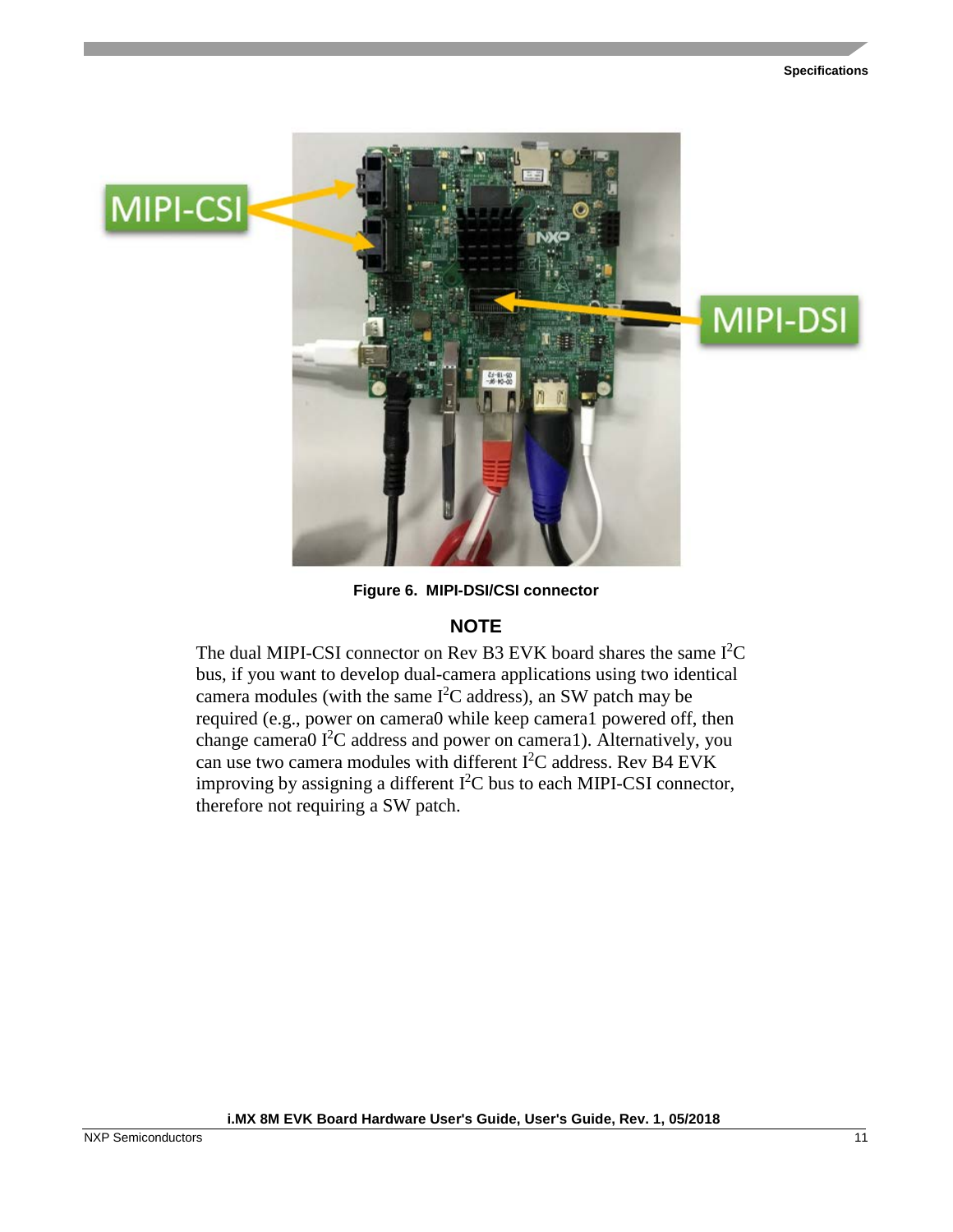### <span id="page-11-0"></span>**2.14. User interface buttons**

There are two user interface buttons on the EVK board.

#### **2.14.1.Power button (SW1701)**

The chip supports the use of a button input signal to request main SoC power state changes (i.e. ON or OFF) from the PMU.

ON/OFF can be configured as debounce, OFF-to-ON time, and max timeout. The debounce and OFF-to-ON time can be configured as 0, 50, 100 and 500 ms. Debounce is used to generate the power-off interrupt. In the ON state, if ON/OFF button is held longer than the debounce time, the power-off interrupt is generated. OFF-to-ON time supports the time it takes to request power-on after a button has been held longer than the configured time. In the OFF state, if ON/OFF button is held longer than the OFF-to-ON time, the state will transit from OFF to ON. Max timeout can be configured as 5 s, 10 s, 15 s and disable. Max timeout can also be the time for requesting power down after ON/OFF button has been held for the defined time.

#### **2.14.2. Reset button (SW1702)**

In the ON state, holding the RESET button (SW1702) will force to reset the power rails except the VDD\_SNVS on the i.MX 8M EVK board. The i.MX 8M applications processor will be immediately turned off and reinitiate a boot cycle from the OFF state.

### <span id="page-11-1"></span>**2.15. WiFi/BT (U1301/J1401)**

The MCIMX8M EVK board has two ways to support WiFi/BT function:

- 1. Chip on board WiFi: LBEE5U91CQ-TEMP;
- 2. M.2 WiFi/BT card.

Both ways share the same UART interface for BT function, so the BT function cannot be used at the same time. For WiFi, there are two standalone PCIe interfaces for this purpose, and WiFi function can be used at the same time.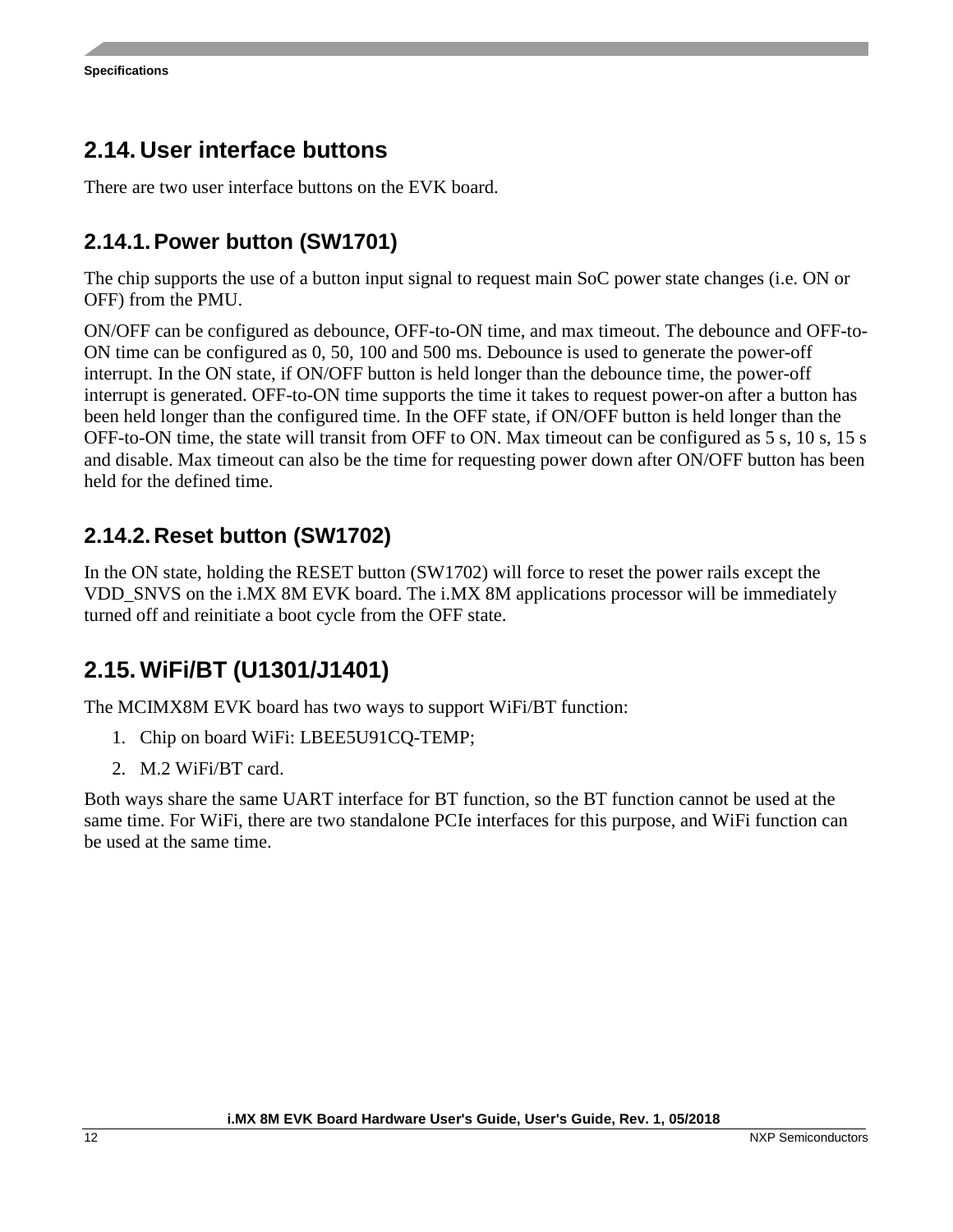### <span id="page-12-0"></span>**2.16. User interface LED indicators**

There are two LED indicators on the board. These LEDs have the following functions:

- Main Power Supply (D1601)
	- **—** Green CPU is running on OD mode.
	- **—** Red WALL\_12V\_DC\_JACK is provided and SW701 is powered on.
	- **—** OFF The board is powered off.
- UART (D1702/D1703)
	- **—** Green light flashing The UART data transmitted to PC.
	- **—** Orange light flashing The UART data received from PC.

### <span id="page-12-1"></span>**2.17. HDMI connector (J1001)**

The i.MX 8M EVK board has a Type-A HDMI connector that can playback 4K video.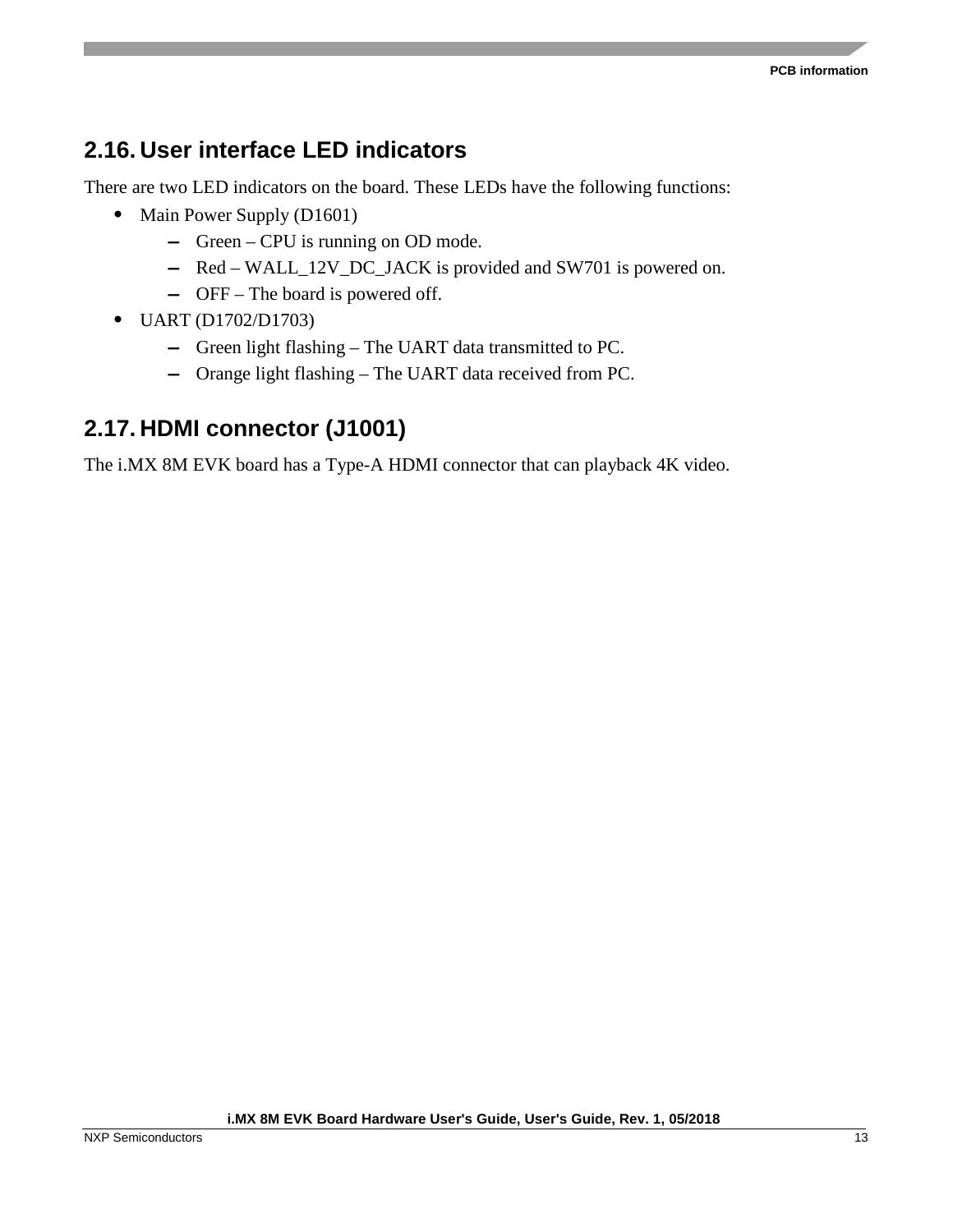# <span id="page-13-0"></span>**3. PCB information**

The overall dimensions of the i.MX 8M EVK board PCB are shown in **[Figure 2](#page-3-1)**. The EVK board is made with standard 10-layer technology. The material used is FR-4, and the PCB stack-up information is shown in **Table 6.**

| rable 6. Board Stack up information |                    |               |                            |  |
|-------------------------------------|--------------------|---------------|----------------------------|--|
| Layer                               | <b>Description</b> | Coppoer (Oz.) | Dielectric thickness (mil) |  |
|                                     | Signal             | 0.333         |                            |  |
|                                     | Dielectric         |               | TU768P: 2.741 mil          |  |
| $\overline{2}$                      | <b>GND</b>         | 1             |                            |  |
|                                     | <b>Dielectric</b>  |               | TU768P: 3.94 mil           |  |
| 3 <sup>°</sup>                      | Power              |               |                            |  |
|                                     | <b>Dielectric</b>  |               | TU768P: 4.409 mil          |  |
| $\overline{4}$                      | <b>Signal</b>      | 1             |                            |  |
|                                     | Dielectric         |               | TU768P: 3.94 mil           |  |
| 5                                   | <b>GND</b>         |               | 3.0                        |  |
|                                     | Dielectric         |               | TU768P: 4.491 mil          |  |
| 6                                   | Signal             | 1             |                            |  |
|                                     | <b>Dielectric</b>  |               | TU768P: 3.94 mil           |  |
| 7                                   | <b>GND</b>         |               |                            |  |
|                                     | <b>Dielectric</b>  |               | TU768P: 4.465 mil          |  |
| 8                                   | Signal             |               |                            |  |
|                                     | Dielectric         |               | TU768P: 3.94 mil           |  |
| 9                                   | <b>GND</b>         |               |                            |  |
|                                     | <b>Dielectric</b>  |               | TU768P: 2.743 mil          |  |
| 10 <sup>°</sup>                     | Signal             | 0.333         |                            |  |

|  |  |  |  | Table 6. Board stack up information |
|--|--|--|--|-------------------------------------|
|--|--|--|--|-------------------------------------|

#### <span id="page-13-1"></span>**3.1. EVK design files**

You can download the schematics, layout file, gerber files, and BOM from [www.nxp.com/i.MX8M.](https://www.nxp.com/products/processors-and-microcontrollers/applications-processors/i.mx-applications-processors/i.mx-8-processors/i.mx-8m-family-armcortex-a53-cortex-m4-audio-voice-video:i.MX8M)

#### **NOTE**

The EVK thermal design was performed for a typical use case. Ensure your thermal design is based on your specific use case.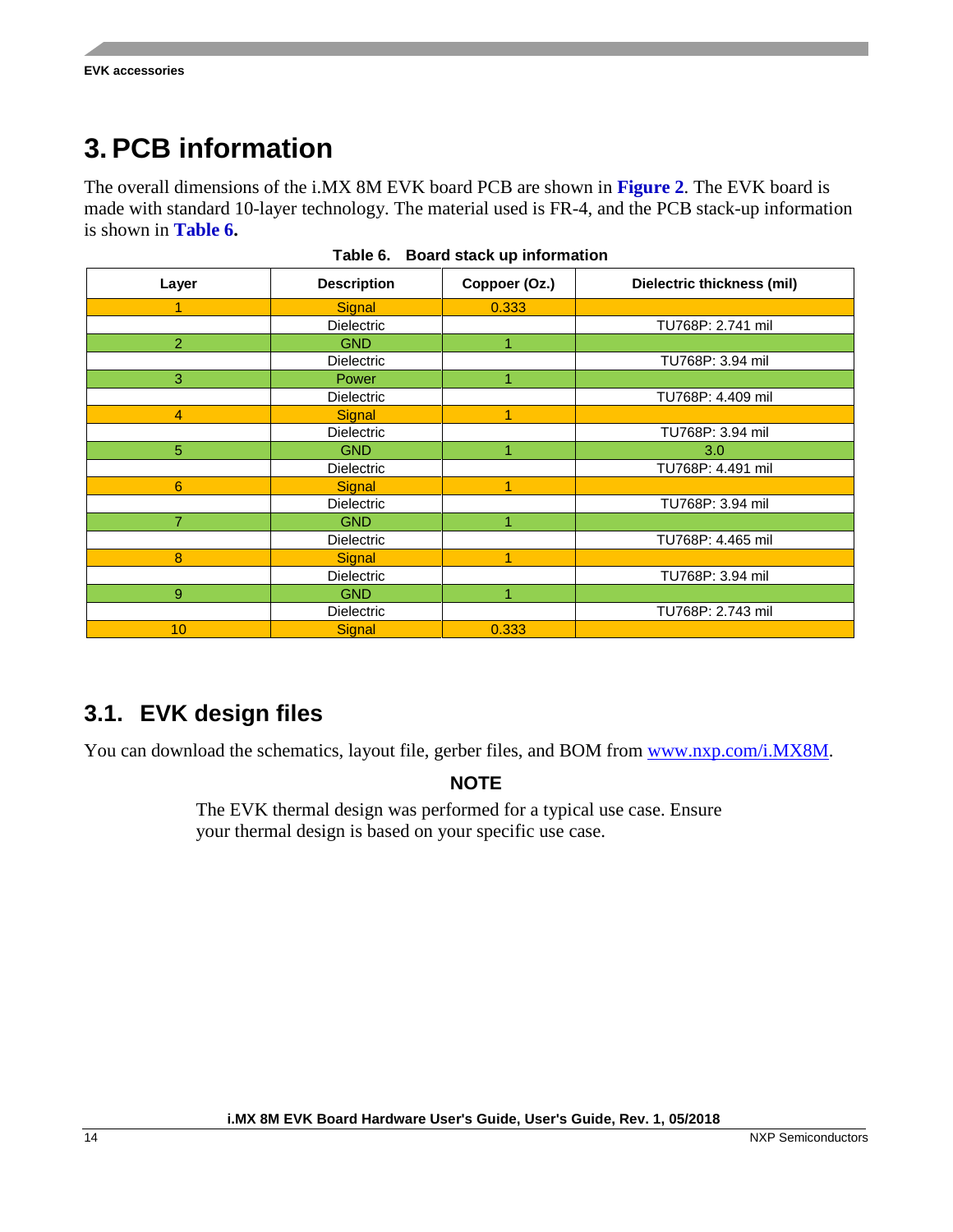# <span id="page-14-0"></span>**4. EVK accessories**

For developers' wishing to implement display or camera functionality through MIPI-DSI/CSI interface, NXP provides three optional accessories that can be directly attached to the mini-SAS connector on EVK board. The developer can purchase these accessories from NXP website.

**[Table 7](#page-14-1)** shows the link to each accessory, in which you can find the user guide and design files of the accessory.

<span id="page-14-1"></span>

| <b>Accessory</b> | <b>Description</b>                                    | Link                           |
|------------------|-------------------------------------------------------|--------------------------------|
| IMX-MIPI-HDMI    | Converts MIPI-DSI signal to HDMI signal               | www.nxp.com/part/IMX-MIPI-HDMI |
| MX8-DSI-OLED1    | MIPI-DSI interface OLED display kit with touch screen | www.nxp.com/part/MX8-DSI-OLED1 |
| MINISASTOCSI     | MIPI-CSI interface camera kit based on OmniVision     | www.nxp.com/part/MINISASTOCSI  |
|                  | chipset OV5640                                        |                                |

**Table 7. Links to accessories for the i.MX8M EVK**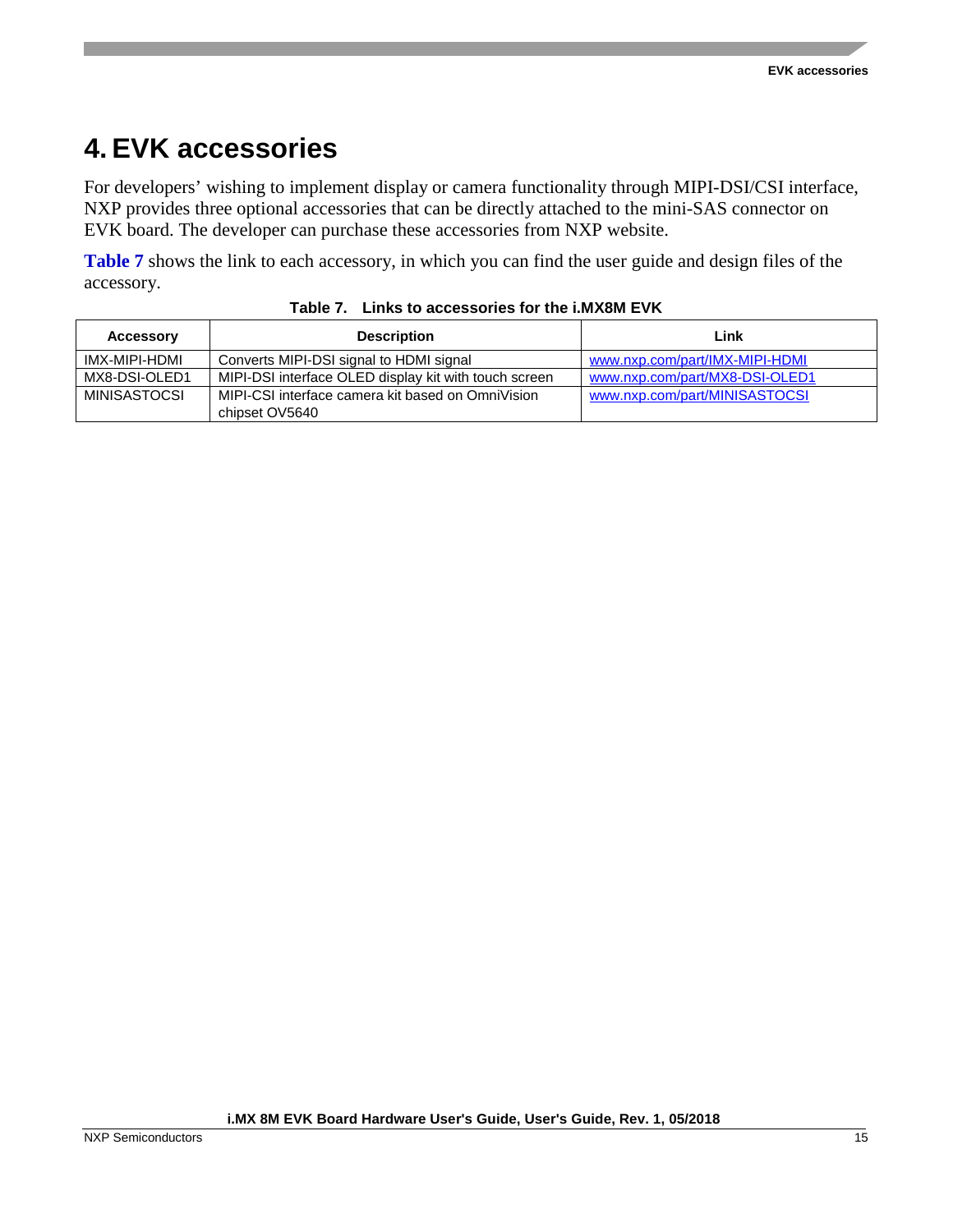# <span id="page-15-0"></span>**5. Revision history**

**Table 8. Revision history**

| <b>Revision number</b> | Date    | <b>Substantive changes</b>                                |
|------------------------|---------|-----------------------------------------------------------|
|                        | 01/2018 | Initial release.                                          |
|                        | 05/2018 | Removed DQLQ suffix in the whole text.<br>$\bullet$       |
|                        |         | Updated <b>Note</b> in 3.1 EVK design files.<br>$\bullet$ |
|                        |         | Updated Table 4.                                          |
|                        |         | Updated Figure 2.                                         |
|                        |         | Added Caution to 2.9 Audio input/output (J1101).          |
|                        |         | Added 4 EVK accessories.                                  |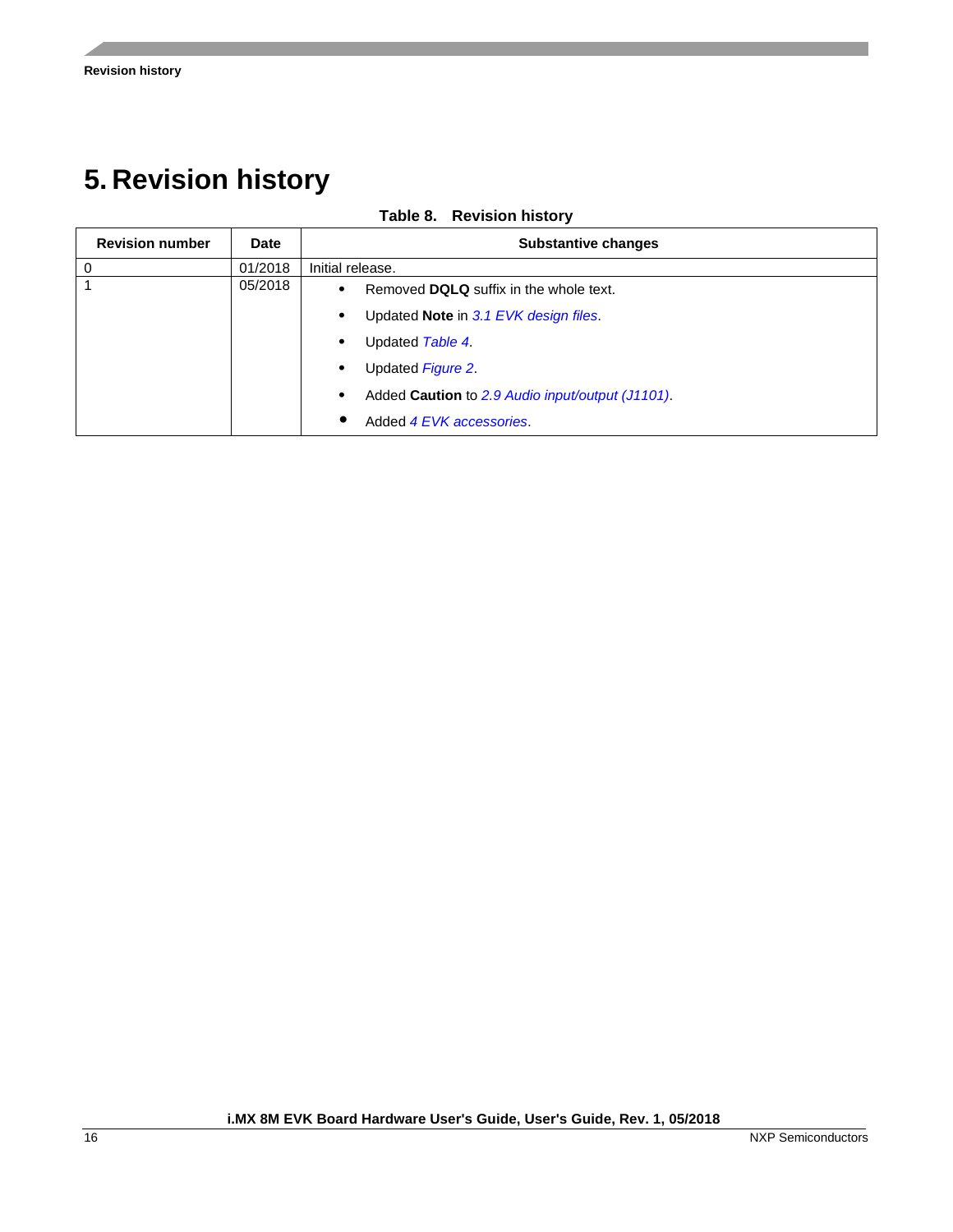#### *How to Reach Us:*

**Home Page:** www.nxp.com/

**Web Support:** ww[w.nxp.com/support](http://www.freescale.com/support) Information in this document is provided solely to enable system and software implementers to use NXP products. There are no express or implied copyright licenses granted hereunder to design or fabricate any integrated circuits based on the information in this document. NXP reserves the right to make changes without further notice to any products herein.

NXP makes no warranty, representation, or guarantee regarding the suitability of its products for any particular purpose, nor does NXP assume any liability arising out of the application or use of any product or circuit, and specifically disclaims any and all liability, including without limitation consequential or incidental damages. "Typical" parameters that may be provided in NXP data sheets and/or specifications can and do vary in different applications, and actual performance may vary over time. All operating parameters, including "typicals," must be validated for each customer application by customer's technical experts. NXP does not convey any license under its patent rights nor the rights of others. NXP sells products pursuant to standard terms and conditions of sale, which can be found at the following address: nx[p.com/SalesTermsandConditions.](http://www.freescale.com/SalesTermsandConditions) 

NXP, the NXP logo, NXP SECURE CONNECTIONS FOR A SMARTER WORLD, Freescale, the Freescale logo are the trademarks of NXP B.V. All other product or service names are the property of their respective owners.

Arm, the Arm logo, and Cortex are registered trademarks of Arm Limited (or its subsidiaries) in the EU and/or elsewhere. All rights reserved.

© 2018 NXP B.V.

Document Number: IMX8MDQLQEVKHUG Rev. 1 05/2018



# arm